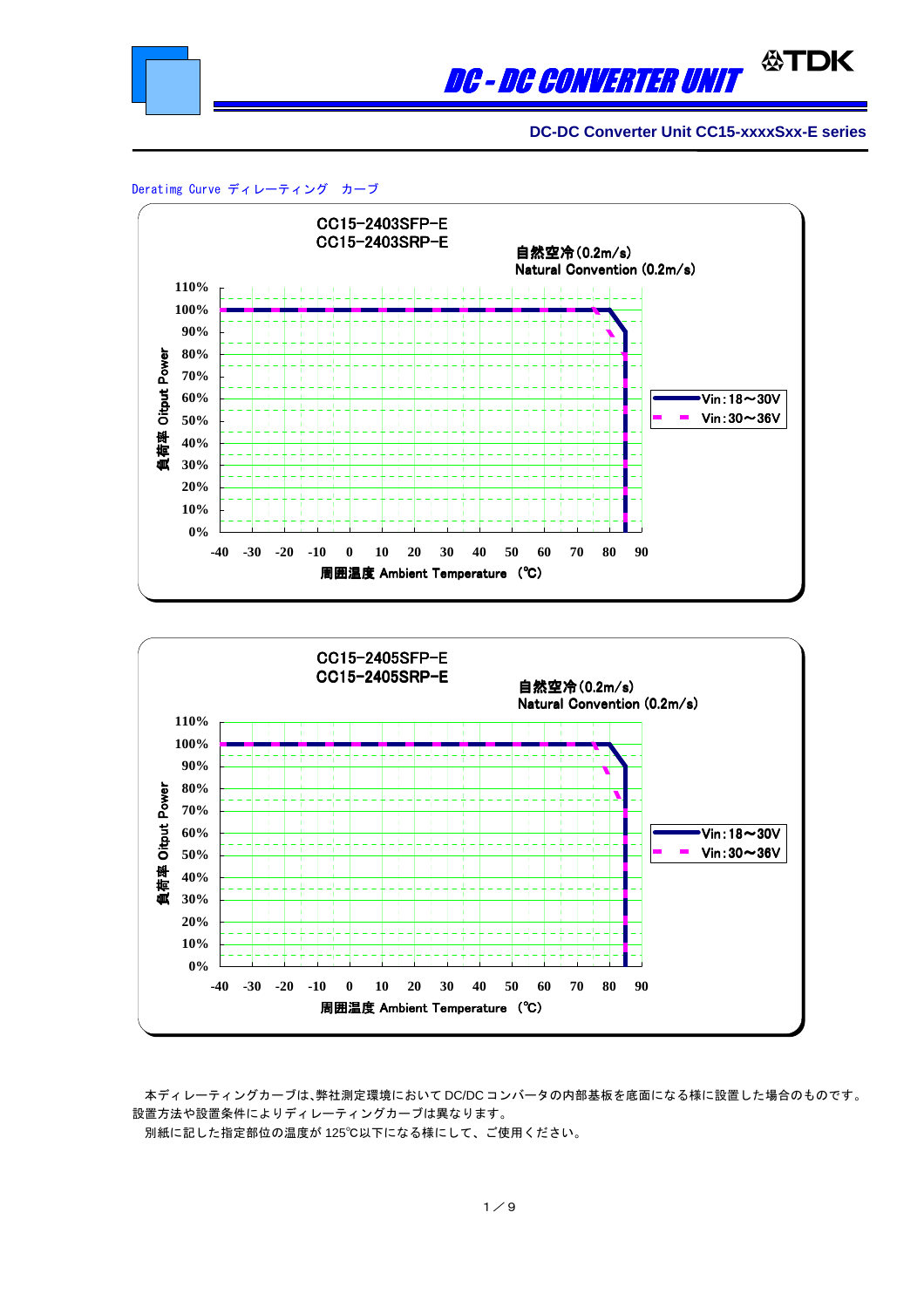

# **公TDK** DC - DC CONVERTER UNIT

**DC-DC Converter Unit CC15-xxxxSxx-E series**







本ディレーティングカーブは、弊社測定環境において DC/DC コンバータの内部基板を底面になる様に設置した場合のものです。 設置方法や設置条件によりディレーティングカーブは異なります。 別紙に記した指定部位の温度が 125℃以下になる様にして、ご使用ください。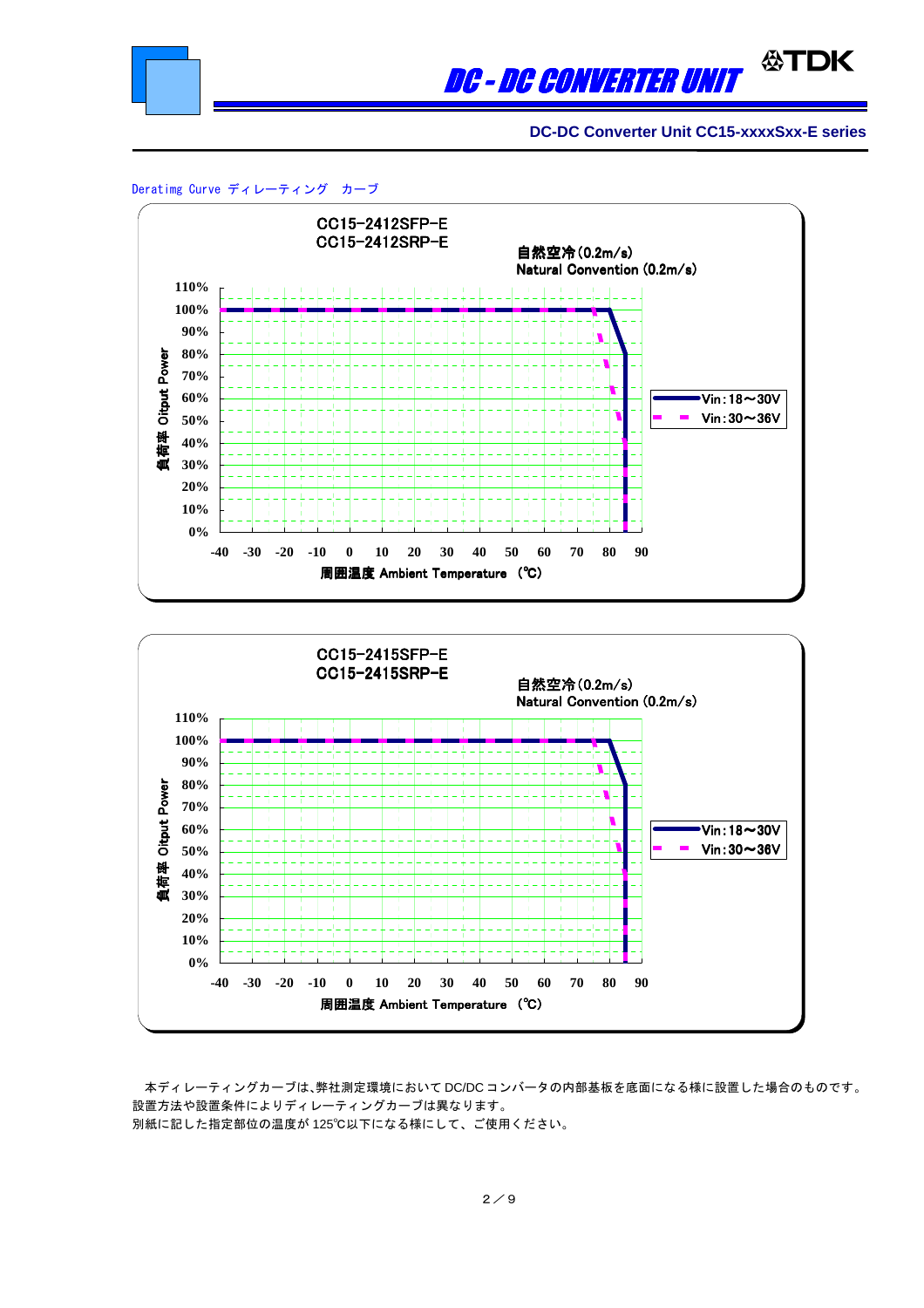

## **公TDK** DC - DC CONVERTER UNIT

**DC-DC Converter Unit CC15-xxxxSxx-E series**





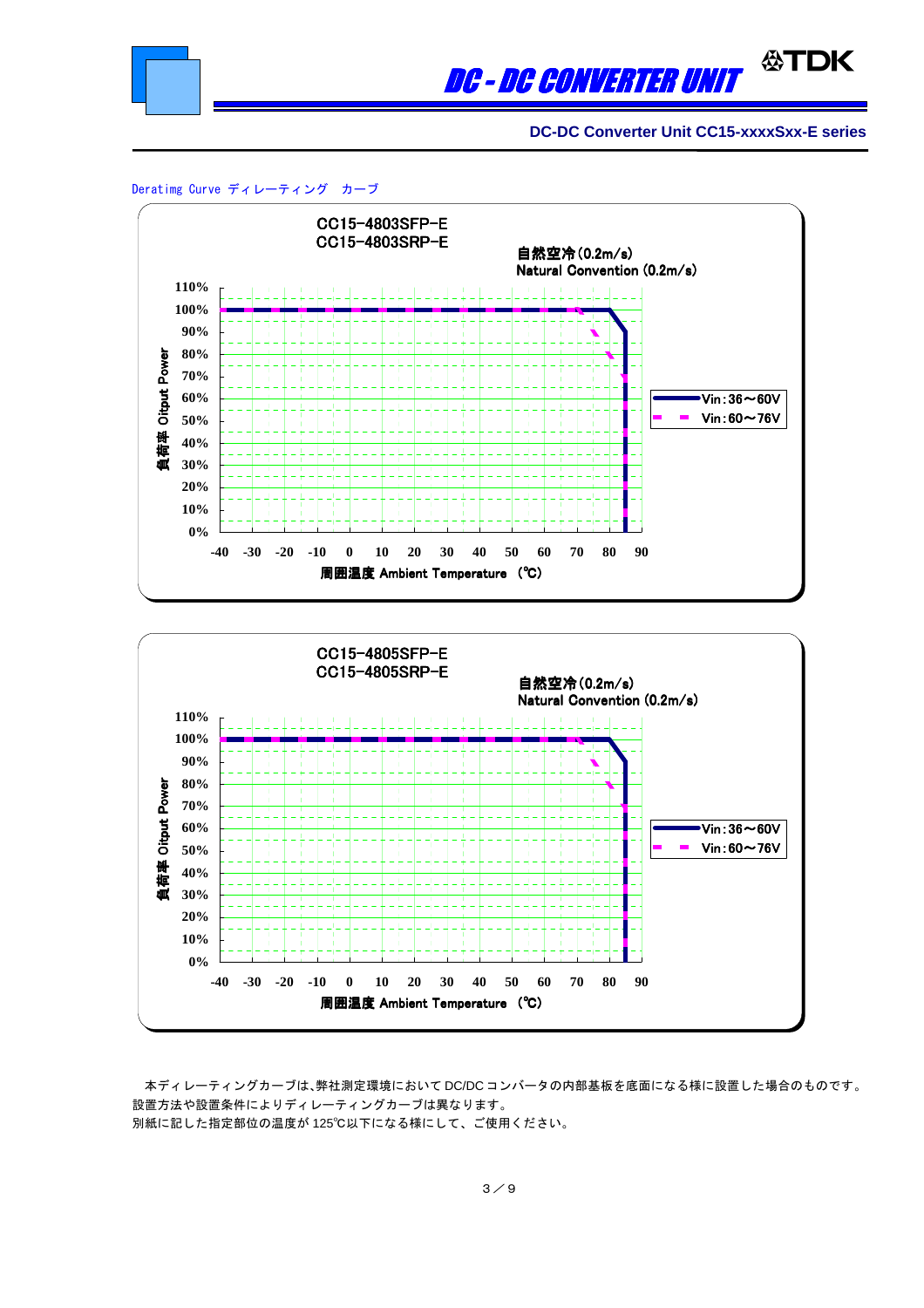

### DC - DC CONVERTER UNIT

**DC-DC Converter Unit CC15-xxxxSxx-E series**

Deratimg Curve ディレーティング カーブ





本ディレーティングカーブは、弊社測定環境において DC/DC コンバータの内部基板を底面になる様に設置した場合のものです。 設置方法や設置条件によりディレーティングカーブは異なります。 別紙に記した指定部位の温度が 125℃以下になる様にして、ご使用ください。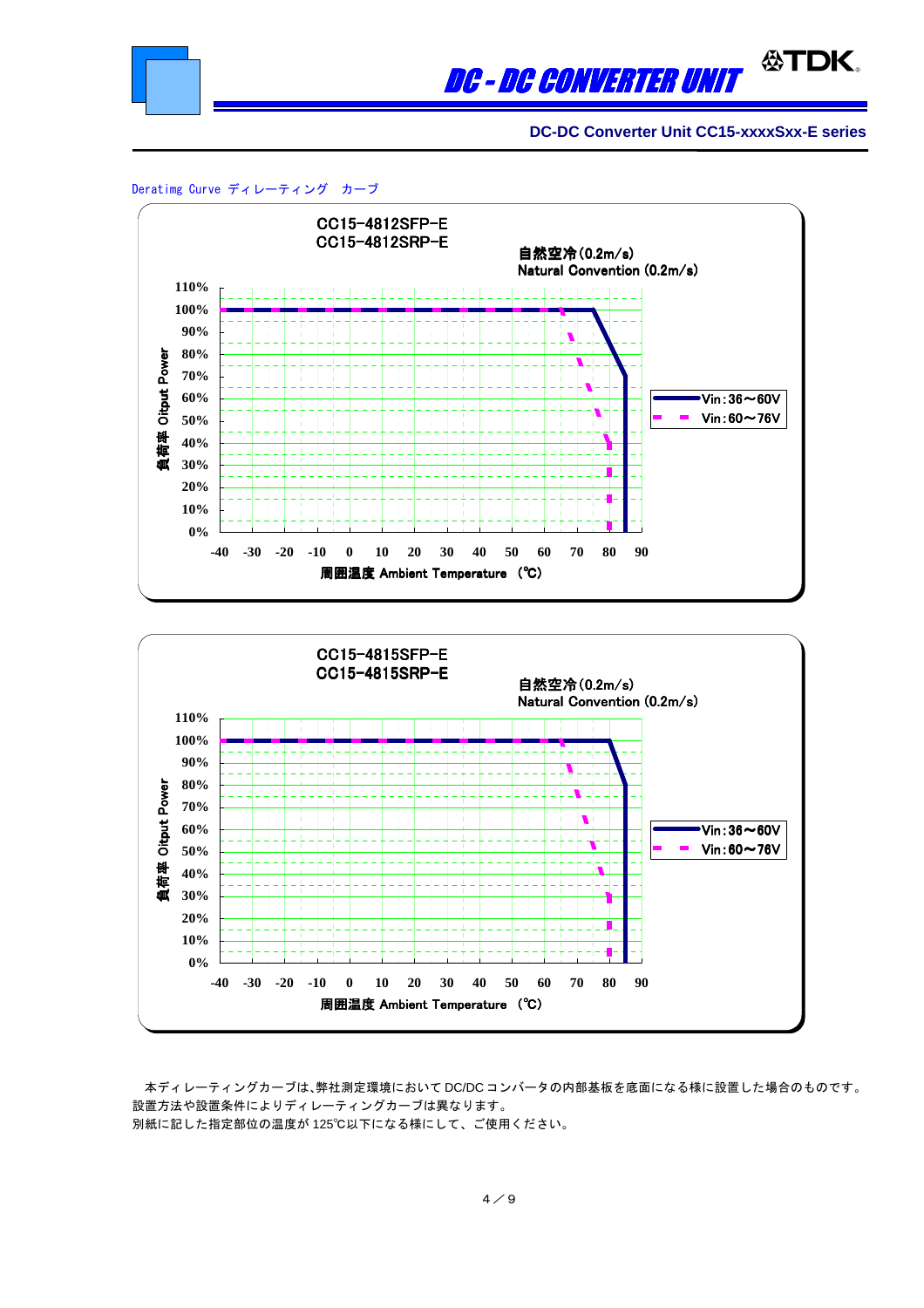

#### ∰TDK DC - DC CONVERTER UNIT

**DC-DC Converter Unit CC15-xxxxSxx-E series**





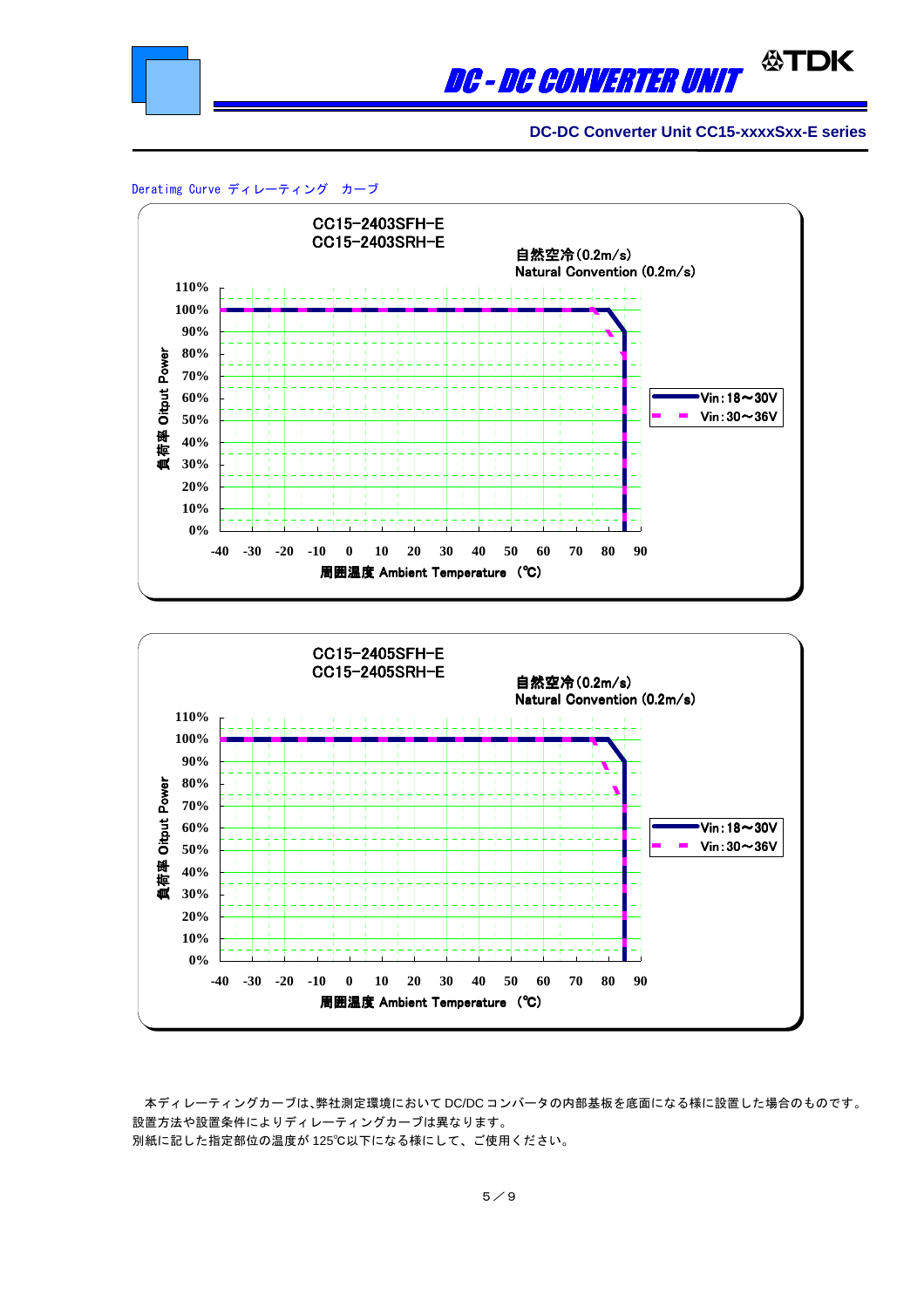

#### ∰TDK DC - DC CONVERTER UNI

**DC-DC Converter Unit CC15-xxxxSxx-E series**





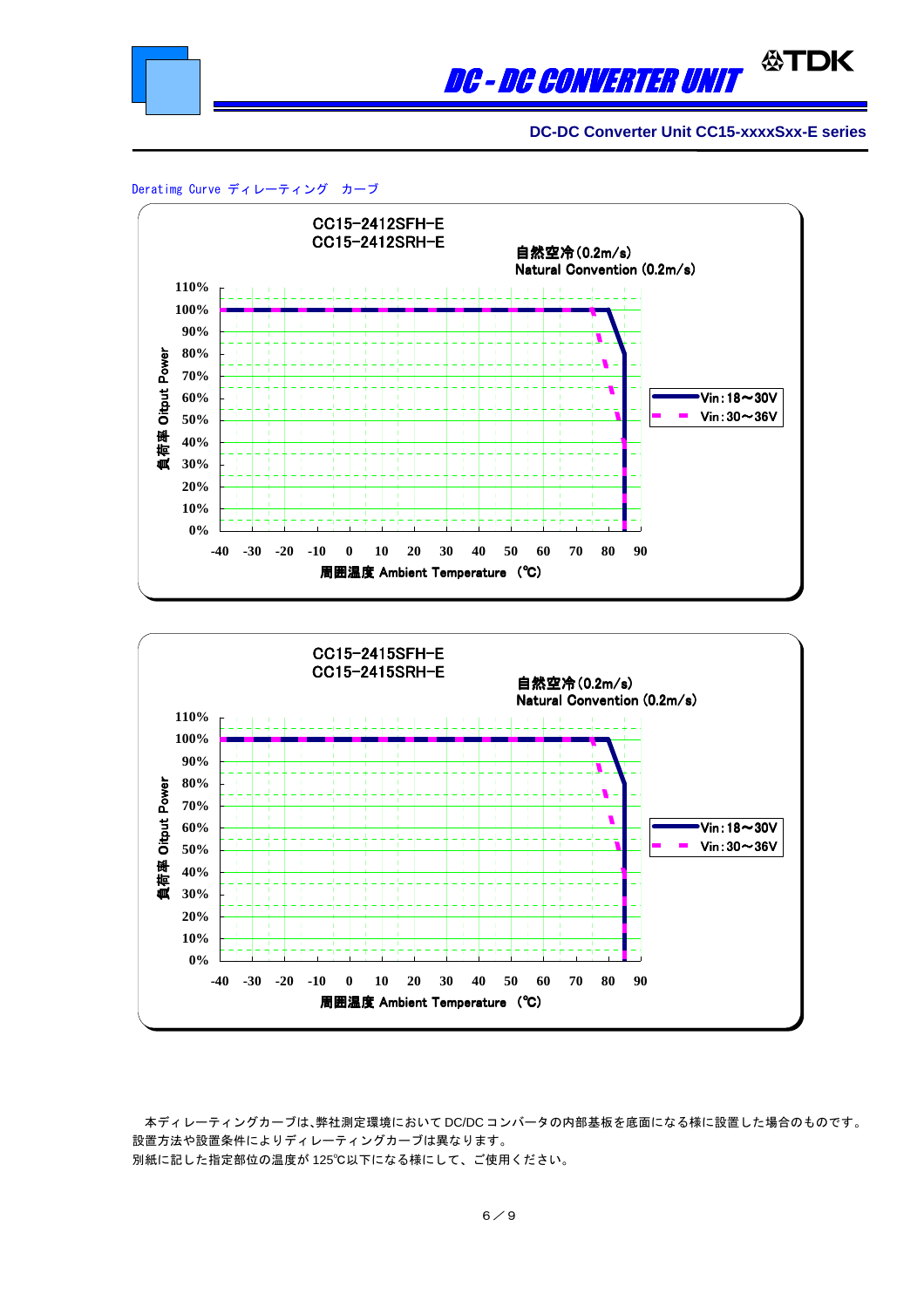

#### **ATDK** DC - DC CONVERTER UNI

**DC-DC Converter Unit CC15-xxxxSxx-E series**





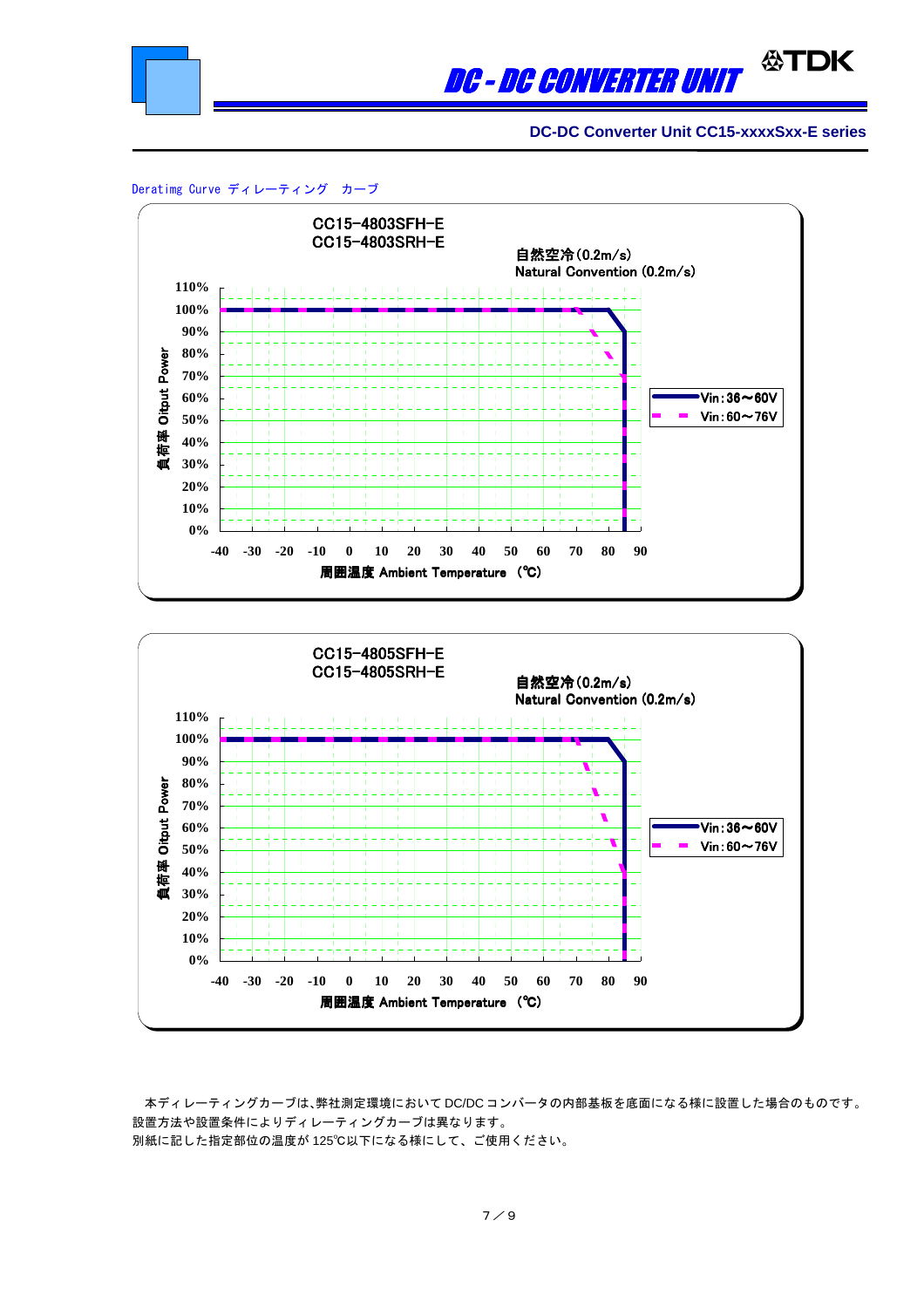

## **公TDK** DC - DC CONVERTER UNI

**DC-DC Converter Unit CC15-xxxxSxx-E series**